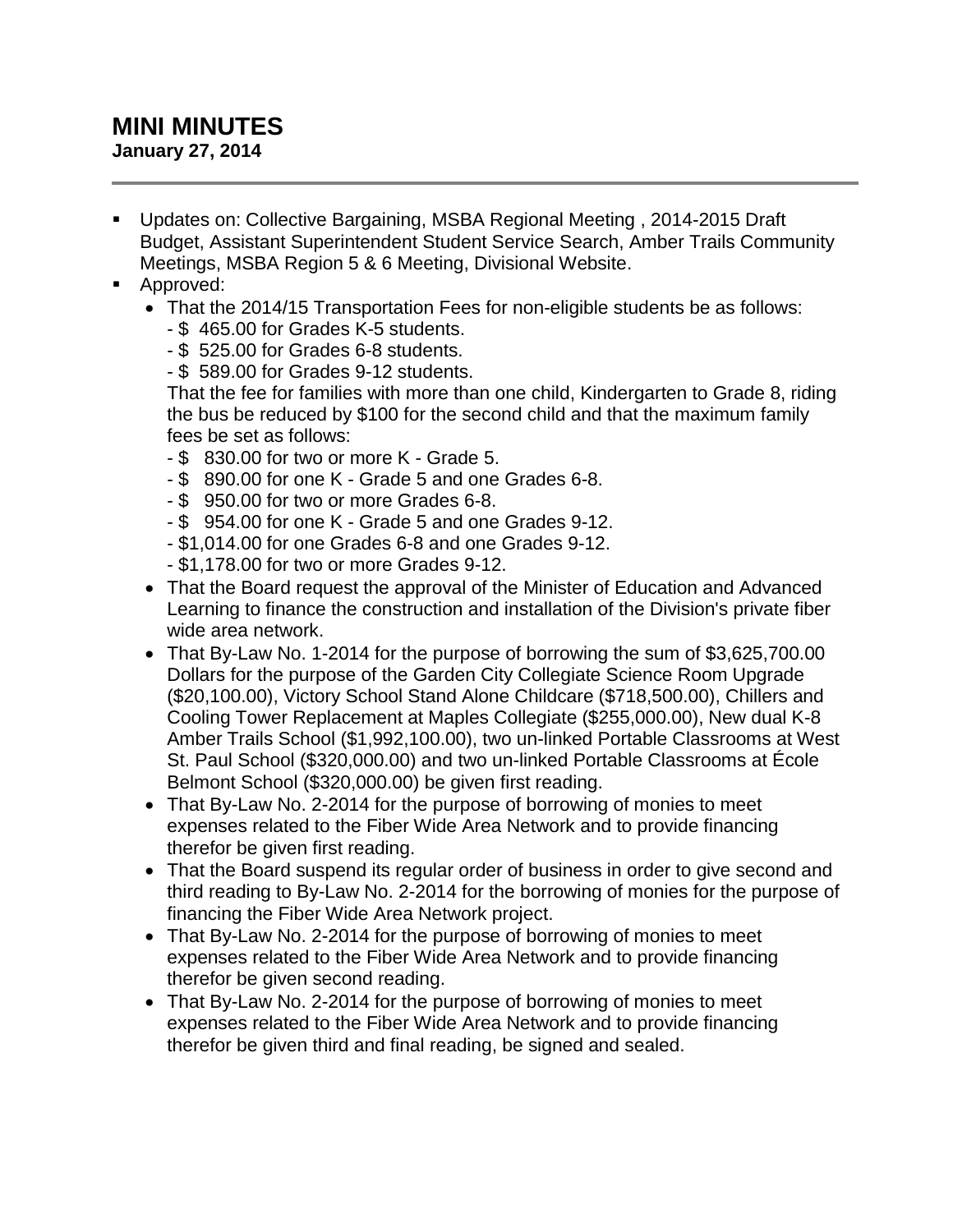- That the Seven Oaks School Division support the Tenth Annual Aboriginal Education Research Forum "Shawane Dagosiwin" as a \$1,000 corporate sponsor.
- That the Board approve the requests from Garden City Collegiate to take students to Europe, Spring 2015.
- That the Board purchase a Corporate Table (\$2,500) for the Winnipeg Symphony Orchestra Achievement Awards Gala on February 25, 2014.
- Jennifer Babcock was appointed to a full-time (1.00) Limited Teacher-General (Term) contract effective January 13, 2014 to March 28, 2014.
- Amandeep Badhan was appointed to a part-time (.50) Limited Teacher-General (Term) contract effective January 20, 2014 to June 27, 2014.
- Philip Bebeck was appointed to a full-time (1.00) Limited Teacher-General (Term) contract effective January 21, 2014 (indefinite).
- Kelly Collins was appointed to a part-time (.50) Limited Teacher-General (Term) contract effective January 17, 2014 to March 28, 2014.
- **EXECT** Lynnette Navarro was appointed to a full-time (1.00) Limited Teacher-General (Term) contract effective January 27, 2014 (indefinite).
- Brad Russell was appointed to a full-time (1.00) Limited Teacher-General (Term) contract effective February 3, 2014 to June 27, 2014.
- The following teachers were appointed to Substitute Teacher contracts effective the 2013-2014 school year: Kelly Collins, Wesley Eaton, Curtis Neskar, Robert Toews.
- **Lori Gesell gave notice of intent to retire from the position of Educational Assistant** effective June 27, 2014.
- Catherine Haworth was granted a leave of absence, full-time (1.00), without pay, effective December 21, 2013 to January 4, 2015, from her Child Care Coordinator position.
- Received for payment:
	- That cheques #2141414-#2141835 and #789-#800, US\$ cheques #214072- #214082, direct deposits #20142497-#20143187 and pre-authorized debits #2014077-#2014090 in the amount of \$3,367,495.60 be approved.
	- Certificate of Payment No. 6 for the Maples Collegiate Commons Addition project in the amount of \$470,216.18 be paid to Bockstael Construction.
	- Statutory Holdback on Certificate of Payment No. 6 for the Maples Collegiate Commons Addition project in the amount of \$36,310.13 be paid to the SOSD/Bockstael-449-Maples Commons account.
	- Invoice No. 12842 for the Elwick Elevator and Grooming Room project in the amount of \$9,793.59 be paid to Number Ten Architectural Group.
	- Invoice No. 12843 for the Edmund Partridge Elevator and Grooming Room project in the amount of \$6,524.81 be paid to Number Ten Architectural Group.
	- Invoice No. 4229 for the new Amber Trails School project in the amount of \$16,323.65 be paid to Prairie Architects Inc.
	- Invoice No. 359 for the new Amber Trails School project in the amount of \$1,496.25 be paid to QCA Building Envelope Ltd.
	- Invoice No. 370 for the new Amber Trails School project in the amount of \$840.00 be paid to QCA Building Envelope Ltd.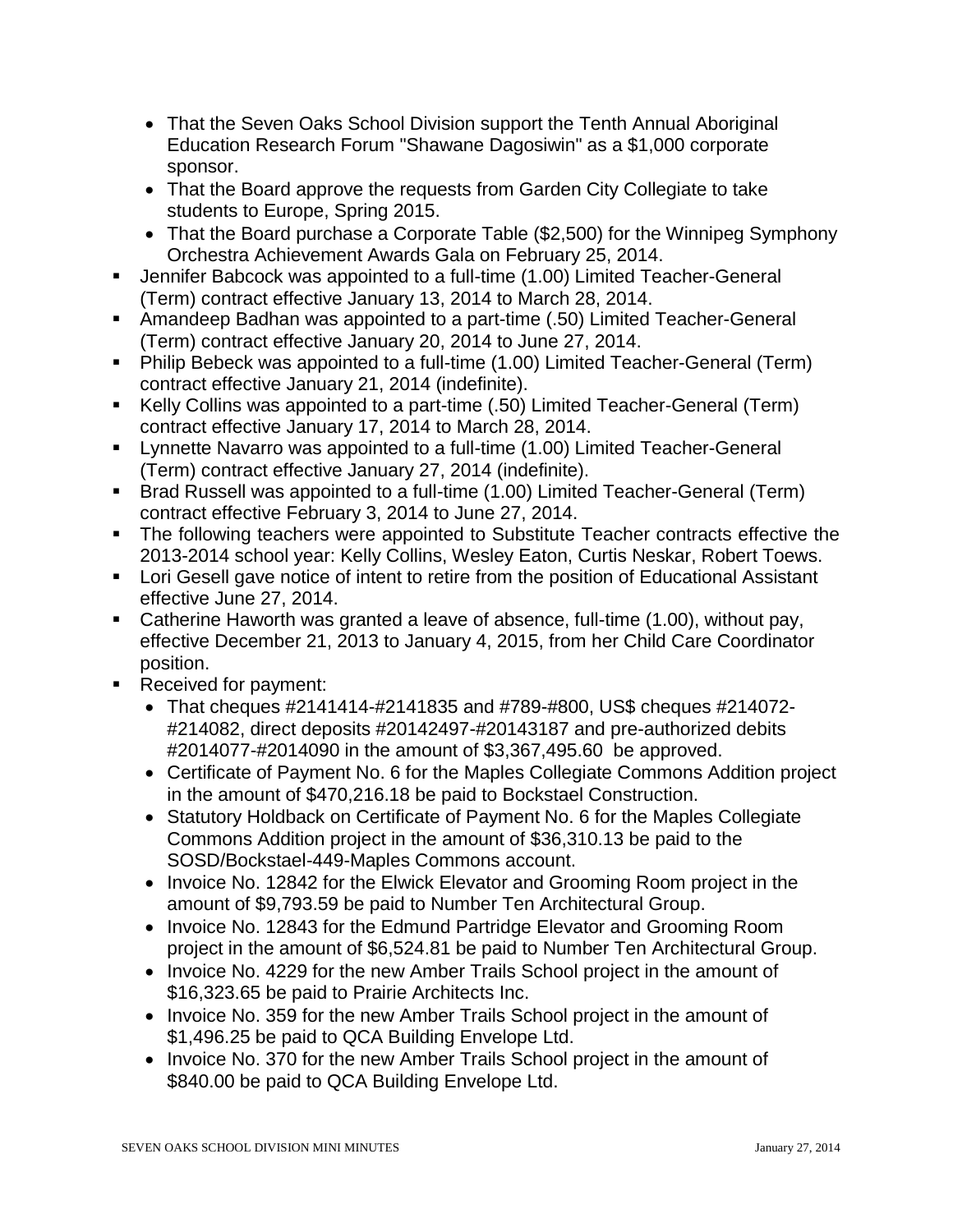- Invoice No. 374 for the Victory Site Day Care project in the amount of \$430.50 be paid to QCA Building Envelope Ltd.
- Invoice No. 828328 for the Garden City Collegiate East Exterior Wall Replacement project in the amount of \$16,915.50 be paid to Stantec Consulting.
- Conference Report received:
	- Angela Bubnowicz, Vice-Principal, École Riverbend Community School: National Council of Teachers of Mathematics (Presenter), October 22 to 25, 2013 - Las Vegas, Nevada.
	- Tina Plett, Teacher, West Kildonan Collegiate: Broadway Teachers' Workshop, July 8 to 10, 2013 - New York, New York.
	- Jey Thibedeau-Silver, Teacher, Garden City Collegiate: Broadway Teachers' Workshop, July 8 to 10, 2013 - New York, New York.
	- Dan Kammerlock, Teacher, R.F. Morrison School: National Council of Teachers of Mathematics, October 23 to 25, 2013 - Las Vegas, Nevada.
	- Dawn Wilson, Teacher, Maples Collegiate: Canadian Student Leadership Conference, September 17 to 21, 2013 - Montague, PEI.
	- Erin Gray, Teacher, R.F. Morrison School: National Council of Teachers of Mathematics, October 23 to 25, 2013 - Las Vegas, Nevada.
	- Patrick Harding, Teacher, Elwick School: National Council of Teachers of Mathematics, October 23 to 25, 2013 - Las Vegas, Nevada.
	- Kari Kammerlock, Teacher, Elwick School: National Council of Teachers of Mathematics, October 23 to 25, 2013 - Las Vegas, Nevada.
	- Jeremy Daniels, Teacher, A.E. Wright School: ASCD: Educational Leadership Conference, November 1 to 3, 2013 - Las Vegas, Nevada.
	- Rosanne Sarkany, Teacher, A.E. Wright School: National Council of Teachers of Mathematics, October 23 to 25, 2013 - Las Vegas, Nevada.
- Correspondence received:
	- Stan Struthers, Minister of Municipal Government. Letter to Floyd Martens, President, Manitoba School Boards Association regarding resolution exempting public school properties from municipal special service levies.
	- Community Living Manitoba. February 2014 Inclusive Education Month.
	- Interlake School Division. Appointment of Christine Penner to the position of Superintendent / CEO commencing July 1, 2014.
	- Province of Nova Scotia. Deputy Minister, Education and Early Childhood Development bulletin.
	- Canadian Education Association. CEA Research Series: The Facts on Education - Under what conditions does technology impact learning?
	- CSBA Congress 2014. July3 to 5, 2014 Niagara Falls, Ontario.
	- MSBA Webinar. Getting your House in Order January 30 12:00 noon.
	- Winnipeg Safe & Caring Schools Conference: The Power of One. February 10, 2014 - The Victoria Inn and Convention Centre.
	- Tim Austin, Manager of Taxation & Finance Services, City of Winnipeg. 2014 Notice of Tax Requirements.